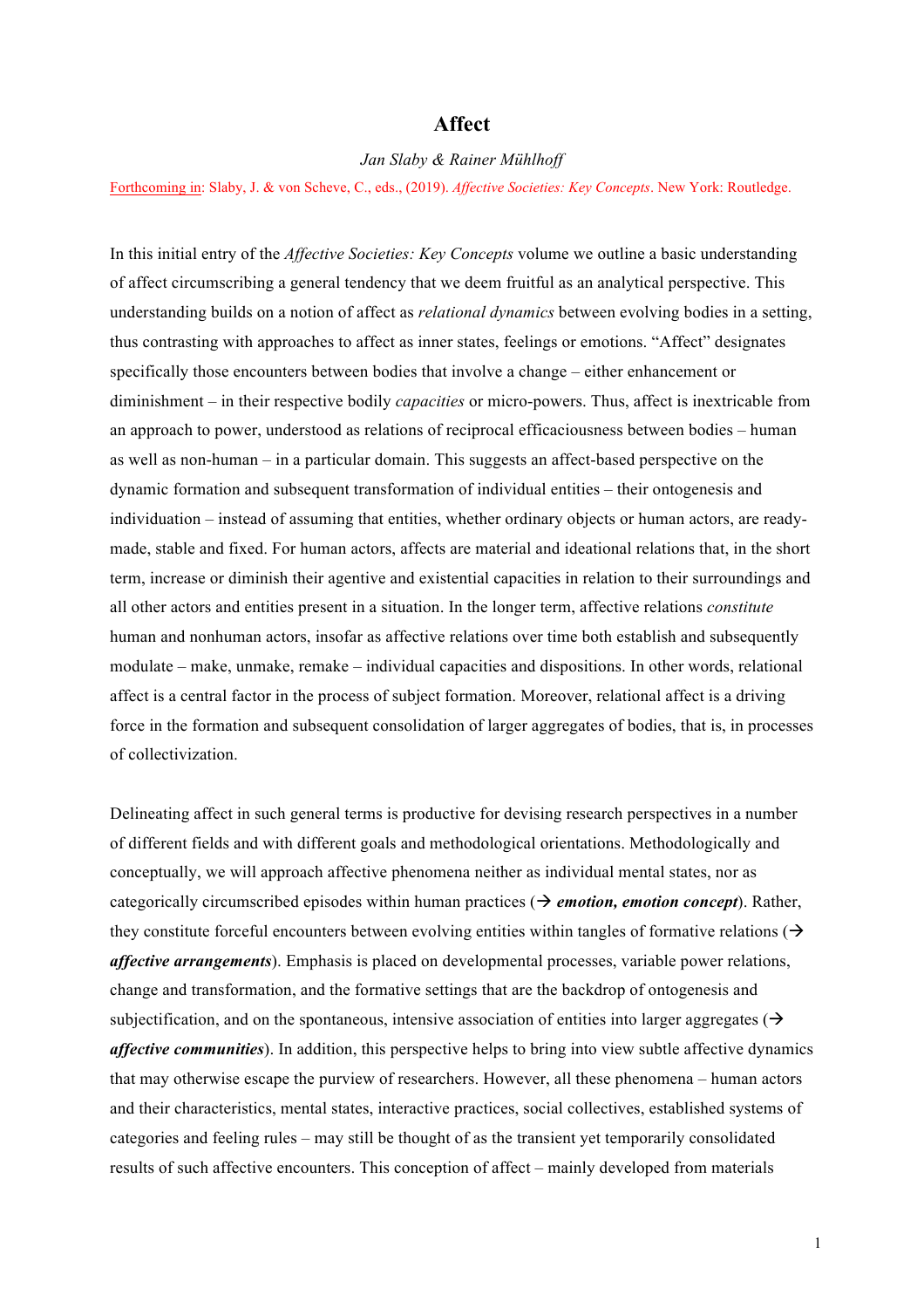found in the philosophy of Baruch Spinoza, read through Gilles Deleuze – is generative of further working concepts apt to illuminate the nexus between affect, power and subjectivity. The purpose of this entry and of several subsequent entries in this volume is to flesh out this cluster of ideas and its conceptual background and highlight some of the implications for the contemporary study of affect.

# **Foundation: Spinoza's relational approach to affect**

### *Talking affect with Spinoza*

That a key strand of contemporary affect studies is rooted in Spinoza's philosophy makes it interesting but also vexing. Spinoza offers an all-encompassing metaphysical system – a dynamic form of substance monism – that opposes central lines of Western philosophical thought running from Descartes via Kant to many individualistic and mentalistic approaches in the  $20<sup>th</sup>$  century (cf. Andermann, 2016; Balibar, 1997; Gatens & Lloyd, 1999; Saar, 2013; Sharp, 2011). This oftunacknowledged conflict of metaphysical frameworks lies behind some of the controversies surrounding the turn to affect in the past 30 years, and might explain some of the misunderstandings and confusions that beset its proponents and opponents alike (cf. Massumi, 1995; Leys, 2011; see Gatens, 2014 for clarification). In this section, we therefore revisit Spinoza's understanding of affect in light of his overall ontological approach, so as to bring the basic perspectives and underlying thought of contemporary Spinoza- and Deleuze-inspired affect studies into view. Our account is geared to present-day concerns, and aims to strike a balance between philosophical reconstruction and a systematic perspective on research. In the second half of this entry we relate this understanding of affect to current approaches within affect studies.

In Spinoza's main work, *Ethica* (1677/1985), especially when interpreted in a Deleuzian key (e.g. Deleuze 1981/1988a, Deleuze 1968/1990), affect can be characterized along the lines of three thematic vectors: 1) a relational ontology; 2) a constitutive interplay of affecting and being affected; 3) a dynamic and polycentric understanding of power.

Before we explicate these three conceptual strands, a note on Spinoza's – and our own – terminology is in order. Spinoza distinguishes between *affections* (lat. *affectio*, *affectiones*) and *affects* (lat. *affectus*). Each is closely related to his metaphysical position of substance monism, as they are basic ontological notions that apply at the level of being itself. According to Spinoza, there is only one

<sup>&</sup>lt;sup>1</sup> The term "affection" in current English is misleading in this context, as it refers to particularly *affectional* (i.e., loving) relations, not to affective relations of all kinds as Spinoza's term *affectio* was meant to refer to. Thus, we will stick with the Latin term wherever the pronounced understanding of *affectio* is in play, while "affect" captures Spinoza's *affectus* well enough for a start.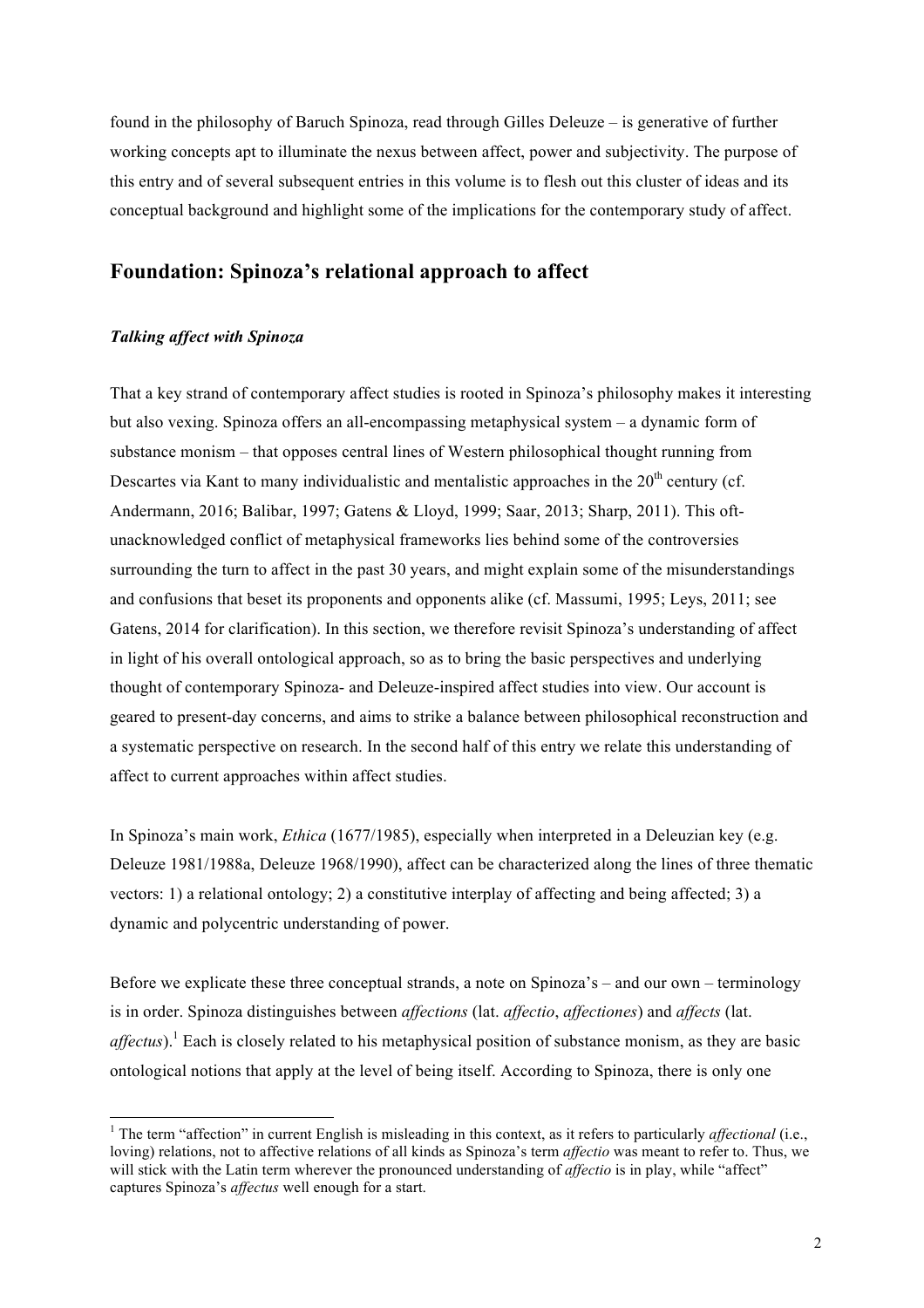substance that is truly all-encompassing, constituting a field of immanence to which all being and all reflection on being is inevitably tied. Neither an external observer's position, nor an encompassing representation of reality is conceivable in Spinoza's account, only *involved* articulations from positions within substance. This one substance – not coincidentally also called "nature" or "god" – is dynamically differentiated into an infinite amount of finite *modes.* These modes – literally, the modifications of substance – are the various discernible entities: all that there is. In its most basic sense, "affection", in the sense of the Latin *affectio*, is just another word for "mode": "By mode I understand the affections of a substance, or that which is in another through which it is also conceived" (Spinoza,  $1677/1985$ , I def. 5).<sup>2</sup> Yet at the same time, and given the nature of modes as ongoing dynamic modifications of substance, affects-as-*affectio* are also the relations between the various modes, the effects and impacts they mutually exert on one another. In other words, then, Spinoza's *affectio* refers to the *being of entities* in a dynamic relational ontology, and also – or thereby – to the impression made, or trace left, on entities by their dynamic encounters with other such modes (cf. Deleuze, 1981/1988a; Andermann, 2016).

While affects-as-*affectio* are all relations between entities (modes) within the one substance, Spinoza uses "affect" (lat. *affectus*) to designate those affections that effectively either increase or diminish the powers – agentive capacities or *potentia* – of the entities in question (Spinoza, 1677/1985*,* III def. 3). As such significant impacts, affects-as-*affectus* might be conceived of as durational transitions from one state of being into another. As Deleuze (1981/1988a) suggests, from here it is not far-fetched to assume that, in the case of sentient creatures, some of these significant transitions register as a felt *durée*, as feelings*,* in other words (cf. pp. 39ff., 48f., 62f.)*.* Viewed from this angle, affects-as-*affectus* might be separately individuated and named, thus approaching what in current terminology is referred to as emotion: the categorical types designated as, for example, happiness, sadness, fear, anger, shame, and so on. However, a premature focus on the categorical sorting, individual enactment and conscious feeling of such consolidated affects can lead us away from acknowledging Spinoza's principal point, namely that affects-as-*affectus* are relational phenomena unfolding dynamically and effectively inbetween entities, both human and non-human, and within formative environments. They are not – or not initially – individual human comportments, let alone "mental states". For this reason, we postpone the discussion of the relationship between affect and emotion to the entry on emotion ( $\rightarrow$  *emotion*, *emotion concept*).

As a terminological orientation, we use "affect" (*affectus/affectio*) roughly in the way Spinoza employs these terms, while we use the non-Spinozist term "affectivity" generically to cover the whole extended family of affective phenomena that encompasses, for instance, emotions, feelings,

<sup>&</sup>lt;sup>2</sup> References to Spinoza's Ethics follow the common citation scheme using the work's internal segmentation in parts (I-V), propositions (prop.), scholia (schol.), proofs (dem.), definitions (def.) and others.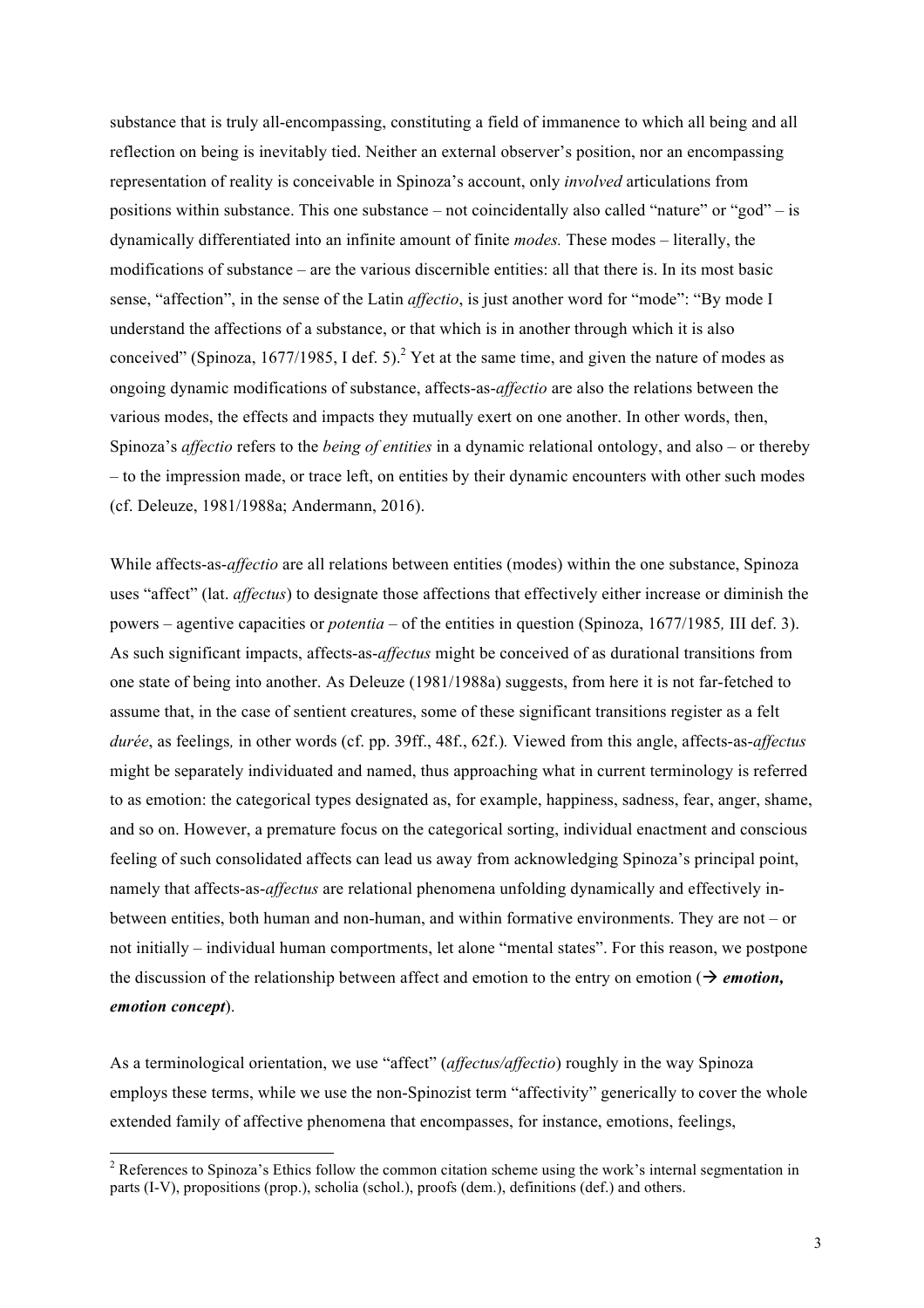sentiments, moods, atmospheres and so on. In contexts where it is important to preserve the Spinozan nuances, we write affect-as-*affectio* and affect-as-*affectus* for maximal clarity (or just the Latin *affectio* and *affectus* in short). Our wager throughout is that even short of a theoretically pure adoption of Spinoza's metaphysical outlook, this approach can help inform – either embellish and dynamize or productively challenge – other theoretical perspectives on affective phenomena.

### *Towards a systematic understanding of affect and affectio*

We will now unpack successively some of what is implicit in the general determination of Spinoza's understanding of *affectio/affectus*. Contemporary affect theory and related work would benefit from adopting, or at least accounting for, these aspects of Spinoza's thought.

(1) *Relational ontology.* Affect/*affectio* refers to dynamics of mutual effective impingement in relations, that is, between individual entities. This presents us with a productive approach to the question of the constitution or formation of individual entities, or the process of ontogenesis. To Spinoza, an individual ("finite mode") is nothing more or less than *how it manifests in relations of affecting and being affected*. Individuation, on this account, is an open process of relational modulation not guided by an anticipated result or blueprint. It thus presents a radically relational and dynamic understanding of individuals and their affective encounters. The individual on this approach is a transiently stabilized node in an encompassing relational dynamic and thus constitutively entangled with other individuals and a shared formative milieu. Gilbert Simondon's (1989/2005) concept of *transindividuality* is apt for capturing this dynamic-relational understanding of individuals. It emphasizes both, the separate and unique character of individuals once constituted, and the essential sharedness of the formative relational domain, or pre-individual milieu, in which individuation takes place (Balibar, 1997; see also Sharp, 2011, pp. 34-42).

Another important takeaway of Spinoza's ontological approach is the theorem commonly referred to as ontological "parallelism", in opposition to Cartesian dualism. Human affects in Spinoza are inseparably both a bodily and a mental dynamic, that is, they are, as *affectiones*, simultaneously relations between bodies and "the ideas of these affections" (Spinoza, 1677/1985, def. 3). Spinoza (1677/1985) states that "the mind and the body are one and the same thing, which is conceived now under the attribute of thought, now under the attribute of extension" (prop. 2 schol.). Extension and thinking are just two attributes under which the "order and connection of things" as part of the one substance may be explicated, and "hence the order of actions and passions of our body is, by nature, at one with the order of actions and passions of the mind" (Spinoza, 1677/1985, III, prop. 2 schol.). This parallelism theorem is an important background axiom to an understanding of affect as social microdynamics. It gives the reason why the nexus of affective dynamics and concurrent subjectivity must be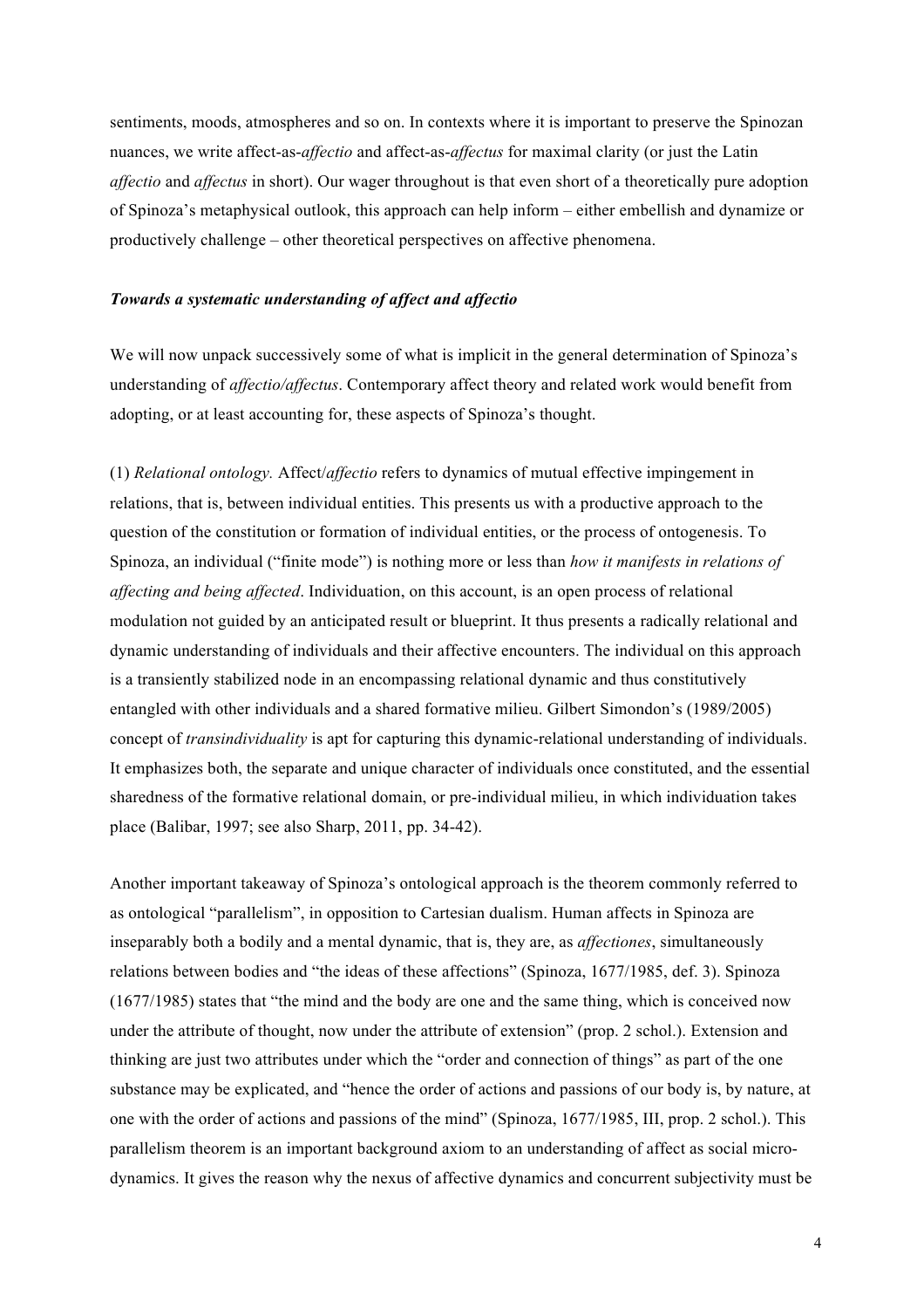analyzed in social situations and networks of relations where affect is a register of reciprocity on a bodily *and* a mental level.

(2) *Affecting and being affected*. Another key characteristic of Spinoza's notion of affect/affection is that it is always referring to a correlative interplay of affecting and being affected*.* An affective relation is not a one-sided or unilateral impact of one individual on another. Rather, active and receptive involvement are inseparable. This entails that the unfolding of an affective dynamic is not reducible to properties of only one of the involved individuals. The way one individual is affecting and being affected in a situation co-depends on all the other participating individuals, both human and non-human alike. <sup>3</sup> Rather than asking *who* is affecting *whom* in a given situation, the question *how* a relational dynamic of affecting and being affected evolves in the immanence of a given situation is rendered salient. This informs a basic directive for research, namely, the requirement to situate a putative affective dynamic within its specific micro-relational milieu, and thus investigate affect as part of complex, polycentric and spatio-temporally extended affective arrangements  $\rightarrow$  *affective arrangements***)**.

Understanding affect as an interplay of affecting and being affected does not boil down to a concept which assumes a cascade of "one-directional affections" (individual A affecting B with subsequent "counter affection" of B on A) that sums up to reciprocity merely on an aggregate level. The interplay of affecting and being affected should be understood in a strong sense, even to the point of transforming the implied understanding of causality. The prototypically modern idea of causality as transitive, with billiard balls as the standard model, shifts into thinking of *immanent causalit*y between things as parts of a higher context of effectuation, of which the physics of coupled oscillators would be the textbook model  $\leftrightarrow$  *affective resonance*). Thus the elementary structure of our Spinoza-based concept of affect is that of a joined movement-with, of a durational coupling of the individuals' movements in reciprocal modulations and resonances, so that it is impossible to say A is affecting B without B affecting A. In a Deleuzian terminology, this is to say that affecting and being affected is always forming an open process, a process of *becoming* (cf. Deleuze and Guattari, 1980/1987, ch. 10)*.* Of course, this perspective does not preclude the singling out of affective and agentive contributions of individuals, neither is it blind to acts of singular and one-sided violence. To the contrary, it allows to explicate how the violence of a perpetrator is often enabled by structural constellations of relative inequalities in affective capacities and by overall situational dynamics as their manifestation.

<sup>&</sup>lt;sup>3</sup> For details on this point see Deleuze (1968/1990, pp. 91–95 and pp. 217–224), Kwek (2015) and Mühlhoff (2018). In Spinoza's *Ethica* (1677/1985), this interpretation refers to the group of propositions in part III, prop. 49–59 and part IV, prop. 33.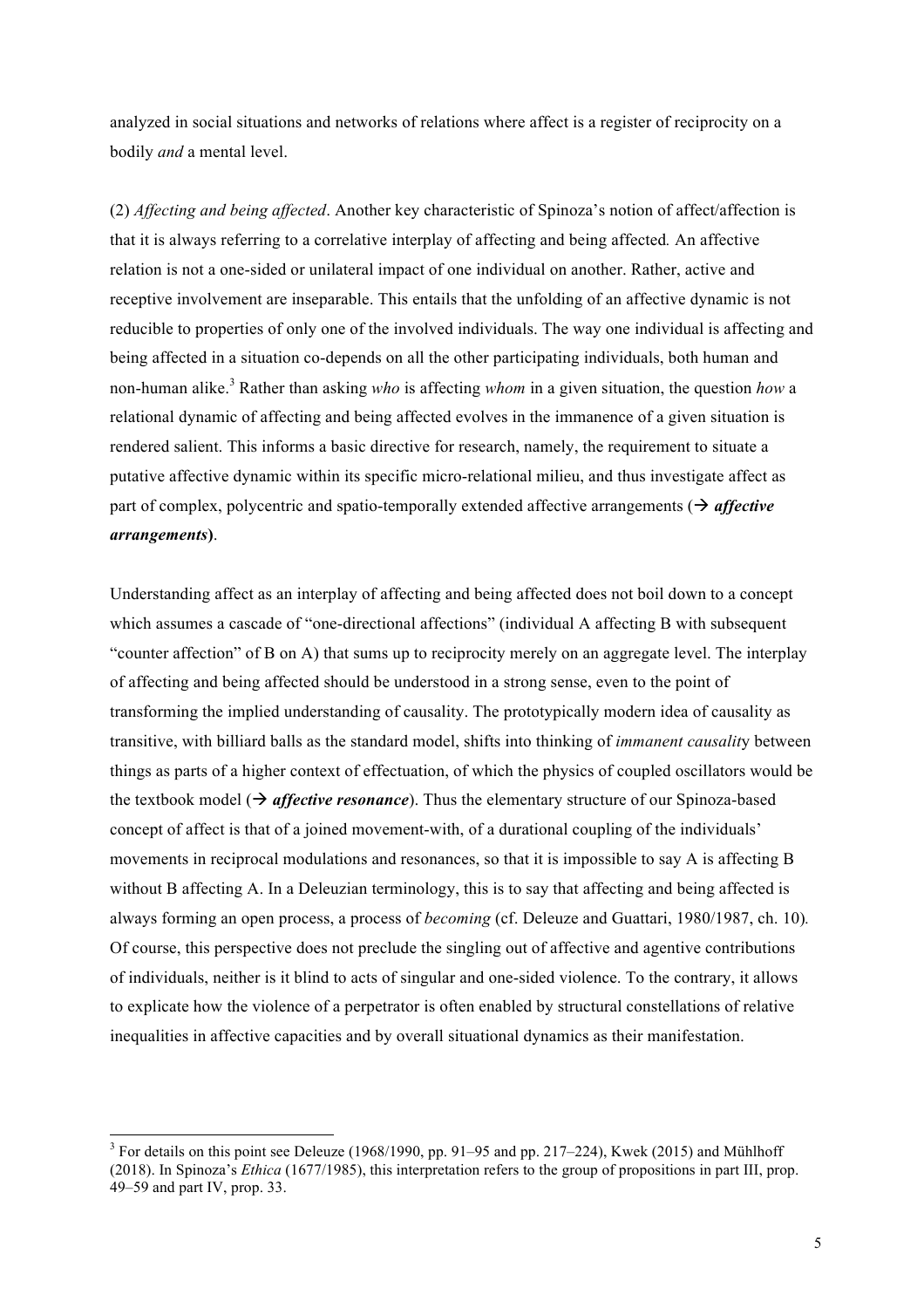(3) *Power*. The concept of affect in Spinoza is intimately connected with – even identical to – an understanding of power. Spinoza attributes to each individual a *potentia*, which is a kind of "micro power". This *potentia* is not something that individuals possess besides their other characteristics. *Potentia* might best be translated as the individual's capacity to enter into relations of affecting and being affected – or *affective capacity* in short (cf. Spinoza, 1677/1985, III, post.1 and 2; Deleuze, 1981/1988a, pp. 49–50). In Spinoza's ontology this amounts to saying that an affective capacity is the individual entity's ability of being in general: "*Posse existere potentia est*" ("to be able to exist is to have power", Spinoza, 1677/1985, I, prop. 11 dem.). At the same time, an individual's affective capacity is also a *receptive* capacity as affect is always both active and receptive. *Potentia* is thus the individual's specific susceptibility to affections by others as much as it is its power to affect others through one's acts or one's sheer presence. In combination this makes for the fundamental heteronomy in the constitution of the individual in Spinoza, whose being is both an expression of its own *potentia* and modulated by all the other individuals (and their *potentia*) around.

In this dynamic notion of individuation, a spatial (or "extensive") and a temporal dimension can be distinguished. The "extensive" dimension figures prominently in the Deleuzian reading of Spinoza and in some contributions to affect studies. It stresses that an individual is nothing but a composition of smaller individuals in specific "relations of motion and rest" (see Spinoza, 1677/1985, II, axioms and lemmata after prop. 13; Deleuze, 1981/1988a, pp. 91–92 and pp. 123). When a mode "encounters another mode, it can happen that this other mode is 'good' for it", so that both enter into composition; "or on the contrary decomposes it and is 'bad' for it." In these cases, the mode's "power of acting or force of existing increases or diminishes, since the power of the other mode is added to it, or on the contrary is withdrawn from it, immobilizing and restraining it" (Deleuze, 1981/1988a, pp. 49–50). What an individual *is* at a given point in time is variable, shifting according to the prevalent level of individuation for the explication of a social configuration. Such a configuration may sometimes be comprised of humans, of parts of humans, of couples, teams, families, corporations, or states and so on. This is particularly fruitful for the analysis of structural power phenomena as it enables understanding the fundamental heteronomy of the individual on different scales of relatedness but without rendering the individual passive or depriving it of an own power.<sup>4</sup>

Along the temporal dimension of individuation, an individual's *potentia* is always also a product of their history of relations of affecting and being affected. The temporal structure of individuation is what makes for a transsituative coherence of one and the same individual passing through a series of

<sup>&</sup>lt;sup>4</sup> By the same token, what is in common sense referred to as an individual's "power" is to be explained as a manifestation of their *potentia* as it is rendered effective in a socially, politically, economically stabilized structural constellation of many individuals. That is, an individual's power to act, or even to command or to repress, is not a property of that individual alone, but the joint product of larger, relational constellations. Some refer to this crystallized form of power as *potestas* in distinction to *potentia* (see Negri, 1991; Hardt & Negri, 2000), while the clear origin of that distinction in Spinoza is under dispute (see Saar, 2013).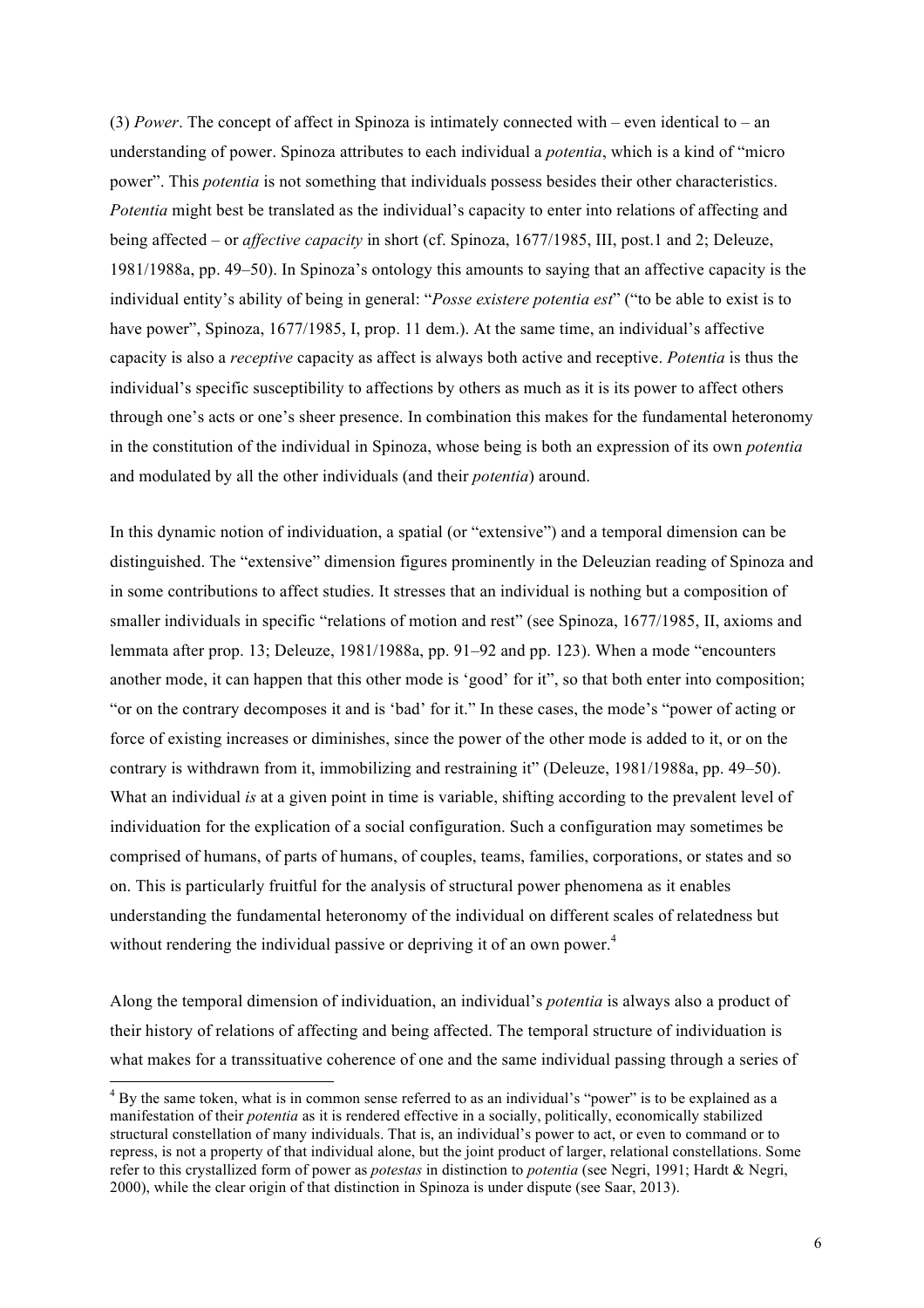situations and contexts of relatedness over time, counterbalancing to some extent the transience and variability of entities on the process ontological account. How an individual can affect and be affected is a result of a kind of bodily and environmental repository for specific patterns of affectivity in past relations. This repository works by means of the sedimentation of past patterns of affect into the *potentia*, which are thus present *as potentials* in current relations, co-shaping an individual's affects, actions and embodiment  $\rightarrow$  *affective disposition*). This suggests an account of how past patterns of interaction are not identically repeated, but act as tendencies in present affective relations – not entirely unlike what gets expressed by notions such as "habitus" and "performativity" in practice theory (cf. Bourdieu, 1990; Wetherell, 2012) ( $\rightarrow$  *affective practice*). Along these lines, the genesis of an individual's *potentia* can be extended to an analysis of social structures, such as gendered or racialized modes of interaction inscribed and perpetuated as patterns of affective relatedness, also consolidated within institutions and often blocked from view by being assumed as inevitable givens in the routines of day-to-day practice ( $\rightarrow$  *affects of racialization*) (cf. Mühlhoff, 2018).

# **Contemporary Affect: Ideas and Directions**

In this second part of our entry, we extract central ideas for understanding affect in contemporary affect research, drawing especially on lines of work belonging to what has been termed "cultural affect theory" or the "turn to affect". While we find it unhelpful to play up the putative contrast between affect and emotion, it is clear that a Spinozan perspective on affect engenders a different analytical gaze, different methodologies and different research questions than work centered on a predominantly anthropocentric, categorical conception of emotion  $(\rightarrow \text{emotion}, \text{emotion} \text{ concept})$ . With this concept of affect, a dynamic-materialist ontology challenges the reflexive individualism long dominant in Western modernity. This classical mode of thought is premised on the separation of intelligibility and materiality – articulated variously as "body" versus "mind", or "human" versus "non-human" or "reason" versus "nature", or similar such dichotomies. In light of this, it is unfortunate that post-1990s affect studies were initially pitched by some as a radical break with discourse- and language-based approaches to cultural articulation. While this was understandable as a strategic reaction against a perceived hegemony of poststructuralism (see for example Massumi, 1995; Massumi, 2002; Sedgwick & Frank, 1995), Spinoza's *affectio/affectus* both cross-cut and dynamize these modernist orderings. That is, they fulfill rather than counter a key poststructuralist aspiration (cf. Terada, 2001). In light of this it is feasible, for instance, to explore an account of language *as affect*  $(\rightarrow$  *writing affect*), or focus on the affectivity driving discursive practices, or understand affect – as Deleuze (1985/1989) suggests – as part of the vital core of what was long considered its very opposite: thought itself.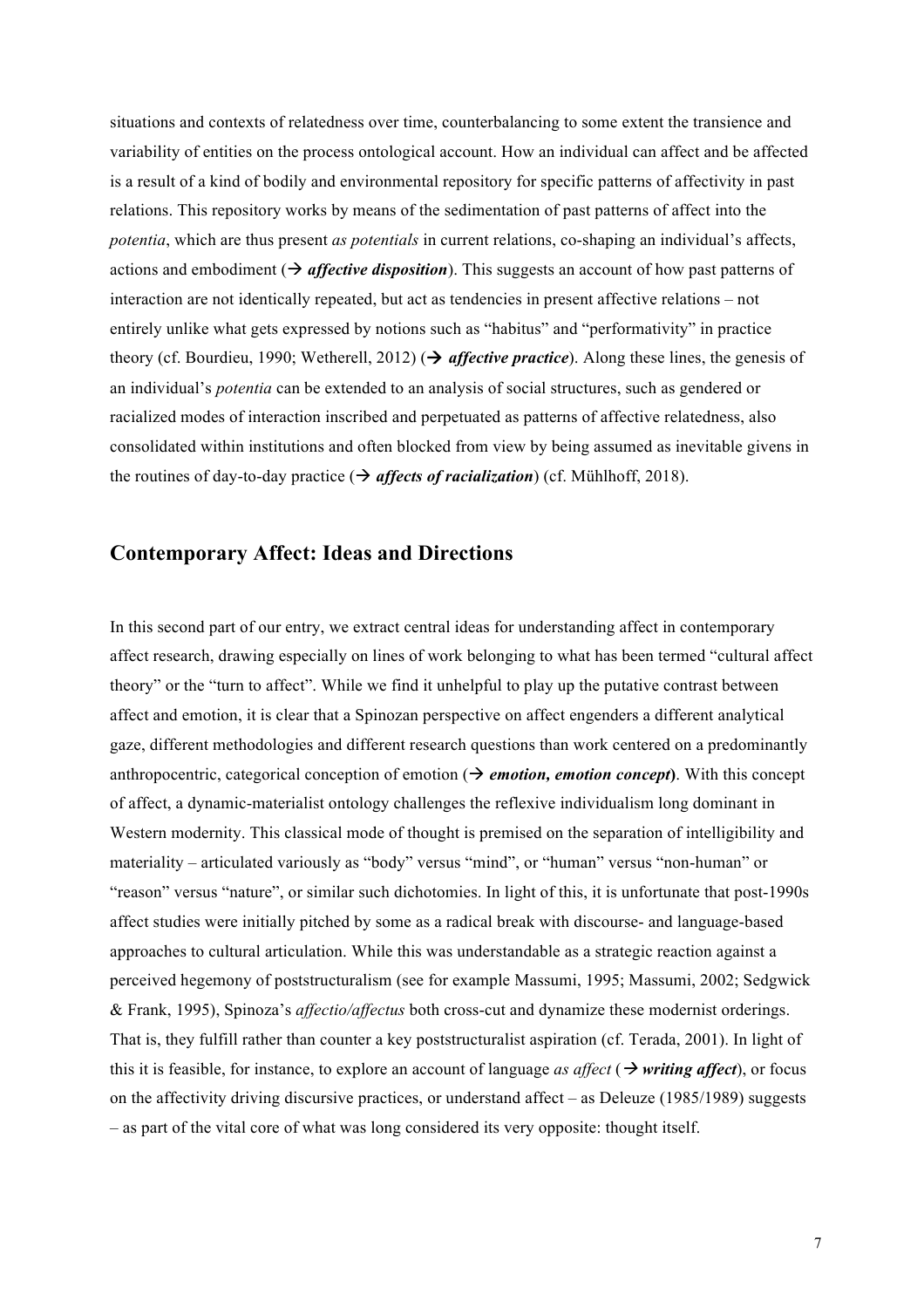We cannot develop all these ideas here. Instead, we will identify three broader strands of affectoriented work that have been noteworthy in recent years. This selection is not meant to be exhaustive.<sup>5</sup> What these three orientations have in common is that they all approach affect as a modality of power – force, effectiveness, potential – not (directly) wielded by human actors. As such, these lines of work foreground questions pertaining to the often diffuse, distributed operations and formative workings of power in various societal sectors and domains of practice  $(\rightarrow$  *political affect*).

#### *Bodies-in-relation*

Spinoza's understanding of *affectio/affectus* features the body in its full worldly complexity and environmental permeability, as that which stands in constant onto-formative relation with the surroundings and registers – in all sorts of sensuous, vital, material and dynamic ways – what goes on around it. At this point, there is a significant overlap with (post-)phenomenological approaches in affect studies that emphasize the situated embodiment of affect and the affective sensitivity of situated bodies. For instance, Sara Ahmed (2007) powerfully expounds the ways that racist public discourse, discriminatory social practices and the operations of paramount institutions – for example those of law enforcement, administrative bureaucracy or the education sector – invent, enforce and sustain the "norms of whiteness" (Ahmed, 2007). The effects of these discursive and institutional operations always sooner or later land – often violently – on the bodies of those who find themselves subject to these power dynamics, but also – in different registers of affective impingements – on the bodies of privileged subjects who align seamlessly with the norms and routines of institutions created in their own image: "White bodies are comfortable as they inhabit spaces that extend their shape" (Ahmed, 2007, p. 158). Ahmed's work is but the most visible among a growing number of interrogations of affect's involvements in racialization and other violent forms of othering, discrimination and structural oppression (see for example Ngai, 2005; Chen, 2012; Berg & Ramos-Zayas, 2015; Palmer, 2017; Schuller, 2018) ( $\rightarrow$  *affects of racialization*).

These lines of work in part continue an earlier feminist and queer theoretic current in the turn to affect. In the mid-1990s, acclaimed queer theorist Eve Sedgwick had embarked on a quest to turn the study of affects into a key dimension of cultural inquiry, drawing on work by the psychologist Silvan Tomkins. With hindsight, Sedgwick's engagement with Tomkins appears less as a transfer of psychological theory into the humanities than as a generous reading that pushes beyond the usual demarcations and border policing tendencies in earlier humanities scholarship. Tomkins' categorical model of nine transculturally universal affect programs did not have much staying power within cultural affect

<sup>&</sup>lt;sup>5</sup> A convincing and accurately wide-ranging exposition of the various strands and perspectives of the turn to affect is to be found in the Introduction to the seminal *Affect Theory Reader* (see Gregg & Seigworth, 2010, p. 6- 9). A notable recent account and showcase of the non-human strands of affect studies, including a take on the innovative method of "affect analysis" is Kwek & Seyfert (2018).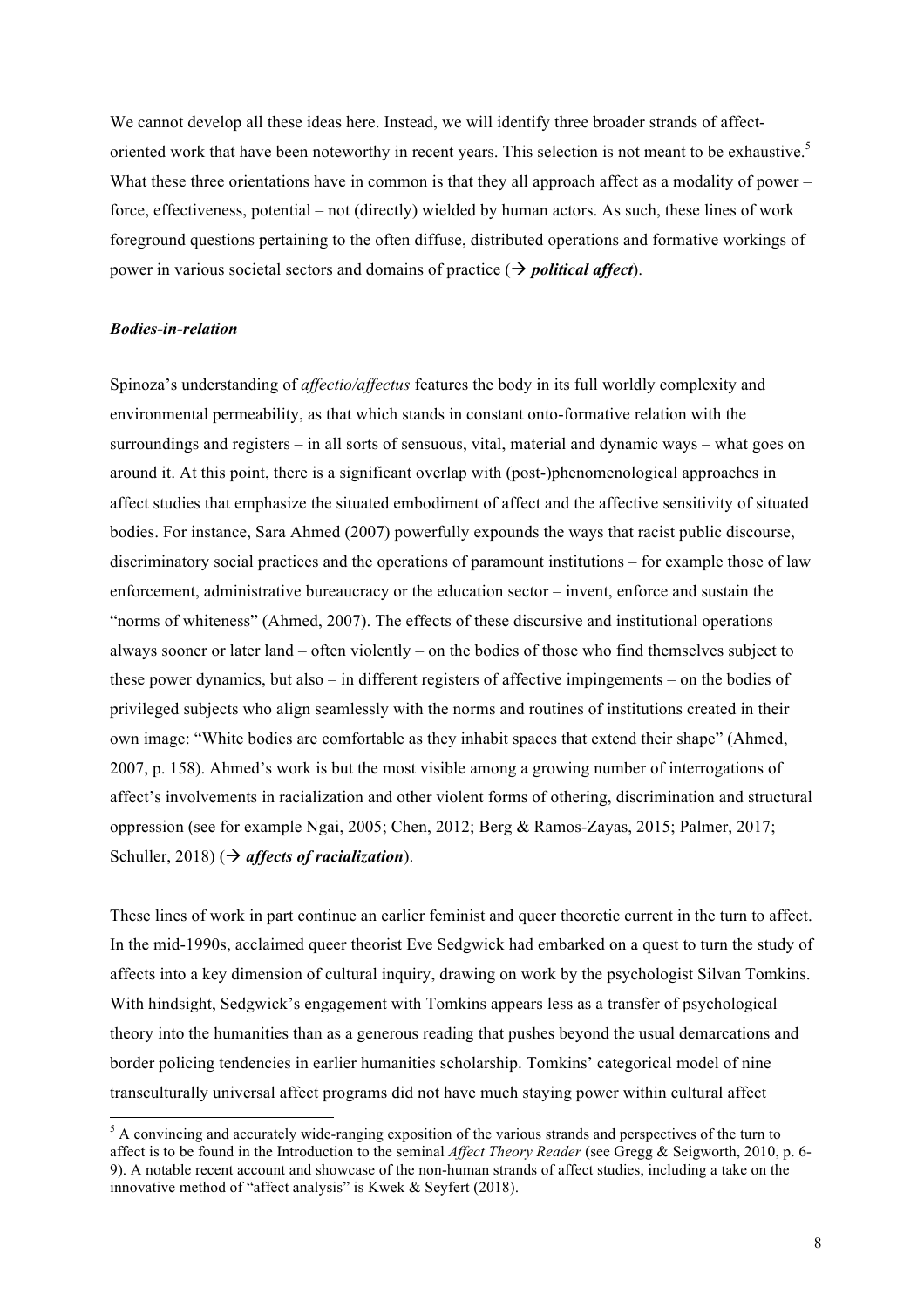studies. With their queer forays into materialist and scientific domains, Sedgwick, Elizabeth Grosz and others instead paved the way for productive lines of work in feminist theory – work characterized by a return to questions of materiality and embodiment and by a renewed openness towards crossdisciplinary articulations and remixes deemphasizing the strictures of poststructuralism and discourse theory. Inspired by Tomkins' categorical approach, these authors invoked *affects* – writ small and in the plural – more than *Affect* in a grandiose singular, as an analytical angle for studying the plurality and heterogeneity of modes of bodily affection in relation to societal arrangements and power structures. 6

We recommend emphasizing convergences in various different approaches and lines of work that all focus on the complex interactive relationality of bodies – human as well as non-human – that coalesce locally to form efficacious affective configurations and affective communities ( $\rightarrow$  *affective communities***)**. For instance, there is a long legacy of work on complexly situated, technologically enhanced, extended or biomediated bodies – Donna Haraway's *Manifesto for Cyborgs* (1984) is an early landmark – that should be conjoined with the more classically phenomenological approaches to affect or affects as *bodies-in-relation*. We think of work by Marie-Luise Angerer, Lisa Blackman, Rosi Braidotti, Theresa Brennan, Rey Chow, Patricia Clough, Richard Grusin, Mark Hansen, Luciana Parisi, among many others. These approaches are tentatively united by understanding bodies of all kinds as constitutively relational, and as permeable, extendable and plastic.<sup>7</sup> Likewise, these scholars share a sense for bodies' capacity to resonate, to swing with ambient forces and processes, or in general of both living and technological bodies' inherent proneness for energetic transmission, auratic radiance, rhythmic attunement and also, not least, for more immediately physical imbrications and entanglements ( $\rightarrow$  *affective resonance*). The named authors share the conviction that there is no natural sanctity to the unscathed, unenhanced, non-mediated biological body – be it human or animal – or rather: such allegedly pristine natural bodies do not exist, and likely have never existed. In light of this, a Spinoza-based perspective on affect – together with other lines of work of different origins – encourages studies of the specific imbrications of bodies and designed spaces, technologies, media and other artefactual arrangements of contemporary societies.

### *Affective Arrangements: Individual and Milieu*

 <sup>6</sup> Authors who prefer to speak of *affects* rather than affect also tend to distinguish less sharply between affects and emotions. This pertains, for instance, to the work of Ahmed and also to that of feminist affect theorist Lauren Berlant (2011). An illuminating discussion of different strands of *affect-* vs. *affects*-centered approaches is provided by Donovan Schaefer (2015).

 $\overline{7}$  A noteworthy historical study of these lines of thought, with critical emphasis on the problematic biopolitical dimension of notions of impressibility, sentimentality and the body-milieu nexus in the  $19<sup>th</sup>$  century, is Kyla Schuller's *The Biopolitics of Feeling* (2018). The appearance of historical scholarship of this type signals a welcome new phase of scholarly rigor and critical awareness in discourses surrounding affect.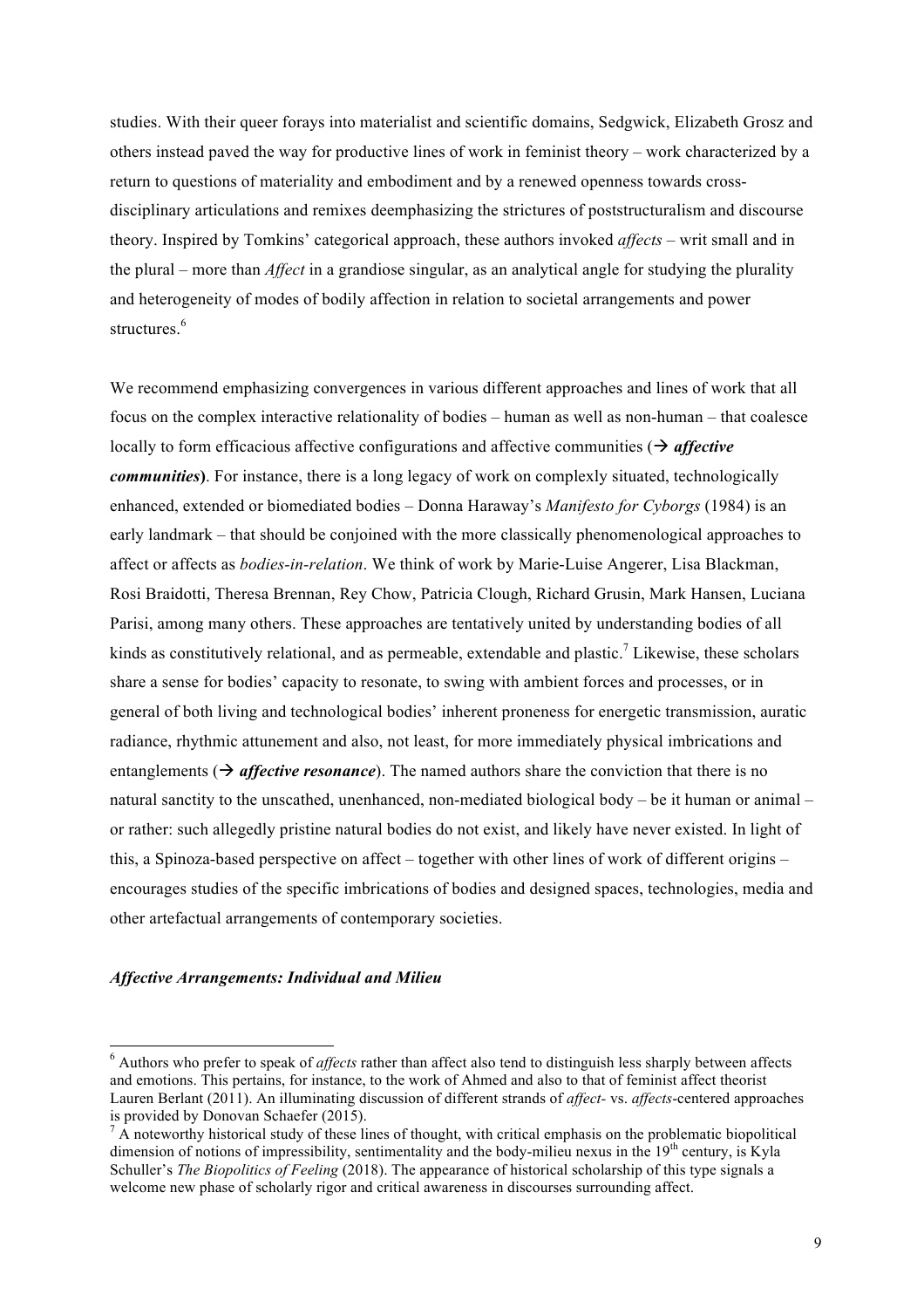This brings us to a second segment of affect-centric approaches. A good deal of current work on affect focuses on the effective entanglement of individuals with the arrangements and apparatuses of specific milieus, settings or domains. Lawrence Grossberg (2010), in an interview on the origins and prospects of affect studies, raises this very point: "[W]hat are the machinic apparatuses or regimes of discourse that are constituting the ways in which we live our lives? The possibilities of affect and their articulations to conjunctures and historical ontologies?" (p. 314). Grossberg asks this question in part with critical intent, alleging that some scholars – Brian Massumi among them – directly "leap from a set of ontological concepts to a description of an empirical and affective context" (Grossberg, 2010, p. 314). Grossberg contends that these authors fail to pay enough attention to the various arrangements and set-ups that make affect concretely effective at particular sites of social life.

Over and above the ontological plane, where affect-*as-affectio* is described in an abstract register of intensive force relations, there is in each case a specific organizational, equipmental, spatial or technological set-up of the domains under study. It is these "machinic arrangements" – a certain elaborated format of affect*-as-affectus* – that kindle, channel and sustain tangible relations of affecting and being affected, and that work as operative registers of time- and place-specific affective dynamics, often manifest as an in each case unique concatenation of what Foucault called the sayable and the seeable (Foucault 1977/1980; cf. Deleuze, 1986/1988b, pp. 47-69).

This angle on affect calls for approaches that study the relevant processes *in situ* by way of various empirical methods. This could mean, for example, that researchers chart the material propping of concrete locations, to focus on the orchestrated coordination of individuals present at a given site (for instance in the study of crowd behavior or in audience research); that they check out frequency patterns, intensity contours and dynamics of communication in, for instance, white-collar workplaces, kindergartens or school yards; that they investigate the differential affective responsiveness of patients or customers in medical settings, or study the minutiae of how user practices and user affectivity are modulated or subtly nudged by the design features of social media, and much else. Work of this kind is required to make good on a central aspect of ontological "promise of affect": namely that affect is locally manifest as a shape-shifting level of material effectiveness, sedimented into historical formations that, in all sorts of ways, contribute to establishing and sustaining a time-bound, initially inchoate yet characteristic and repeatable *structure of feeling* (Williams, 1977). What is called for here is the transition from ontology in general to *historical ontology*, a step mediated by concepts on the meso-scale of cultural articulation – concepts such as Deleuze's and Guattari's *agencement machinique* or Foucault's *dispositif*, which have been productively adapted to affect studies, for instance as "affectif" (Seyfert, 2012), as "affective apparatus" (Anderson, 2014) or as what we prefer to call an affective arrangement  $(\rightarrow$  *affective arrangement*) (Slaby, Mühlhoff & Wüschner, 2017).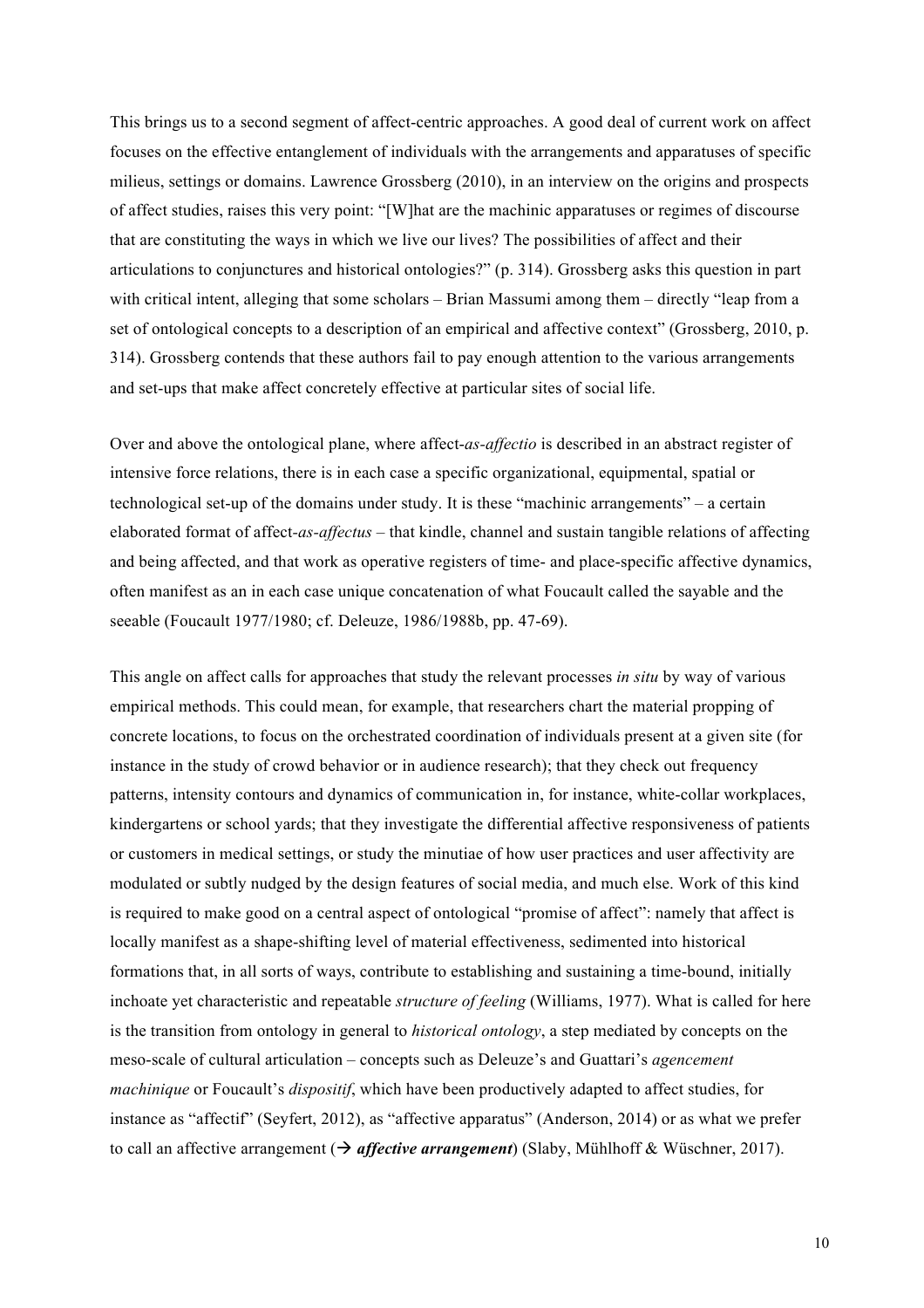There is much work in affect studies that heeds Grossberg's directive. For example, take Melissa Gregg's (2011) chartings of white-collar workplaces, teamwork and telecommuting work arrangements; Robert Seyfert's (2018) case study of high-frequency trading; Natasha Dow Schüll's (2014) forays into machine gambling in Las Vegas, or consider Grossberg's (1992) own pioneering work on the "rock formation" and popular music more broadly , Michael Richardson's (2016) work on affective witnessing ( $\rightarrow$  *affective witnessing*), or Ahmed's (2012) ethnography of the institutional non-performativity of diversity committees.8

#### *Affect and the "wild beyond"*

And yet – there will be many who won't be satisfied with this swift turn to the concrete, the material, the organizational. Is there not quite another "promise of affect" that springs from the pages of Spinoza, and likewise from the writings of Bergson, Whitehead, Deleuze and others? Isn't it this other spirit of affect that Massumi tries to bring out in his refusal to let affect be captured by hegemonic codes, discourses, or apparatuses? Indeed, this is what goes on when Massumi tries to evoke, express and hold on to an affective intensity that transpires *before* world, subject, experience, solidify into enduring formations. Preconscious, nonhuman, rife with vital forces ("the virtual"), intensive, at times wild and ecstatic – it is this image of affect that some of the deacons of intellectual high culture instinctively oppose, because they see it go against fixtures of humanist inquiry: against representation, normativity, the subject, intentionality, critique, disciplinary standards of scholarship, and much else. <sup>9</sup> To conclude our entry, we cast a glance over to this other, this *wild side* of affect.

Long before the recent turn to affect, Raymond Williams brought forth his seminal notion "structure of feeling" in an attempt to re-invoke the living presences beneath and prior the forms, wholes and constructs that make up the warp and weft of cultural activity. It was meant as a counterpoint to what he called the "habitual past tense" of social analysis: "reduction of the social to fixed forms remains the basic error" (Williams, 1977, p. 129). This notion anticipated the more radical strands of contemporary affect theory. Williams calls for a theoretical sensibility for the energetic immediacy of affective encounters, to the uncurbed forces of relation. This is not far removed from the impersonal vitality that Deleuze invokes when he discusses affect throughout his *oeuvre*. This more radical end of the affect spectrum remains mostly unacknowledged and unaccounted for within the terms and habits

<sup>&</sup>lt;sup>8</sup> Not fully fitting this second rubric is work on the aesthetic forms pertaining to modes of affecting and being affected. Such  $\rightarrow$  *poetics of affect* play an important role in many artistic genres as well as in contemporary practices and formats of media (à *economy of affect*). Eugenie Brinkema (2014) has provided an excellent study of such "forms of the affects", intended both as a critical corrective to some strands of work in affect studies and a continuation of earlier approaches especially to cinematic affect.

<sup>&</sup>lt;sup>9</sup> We think here especially of Ruth Leys' (2011) sweeping – and rather reductive – critique of the Massumiinspired turn to affect, and related moves by other acclaimed scholars, such as Emily Martin (2013) in anthropology. Gatens (2014), Hemmings (2005) and Wetherell (2012) offer more balanced yet also predominantly critical assessments of the more radical strands of affect theory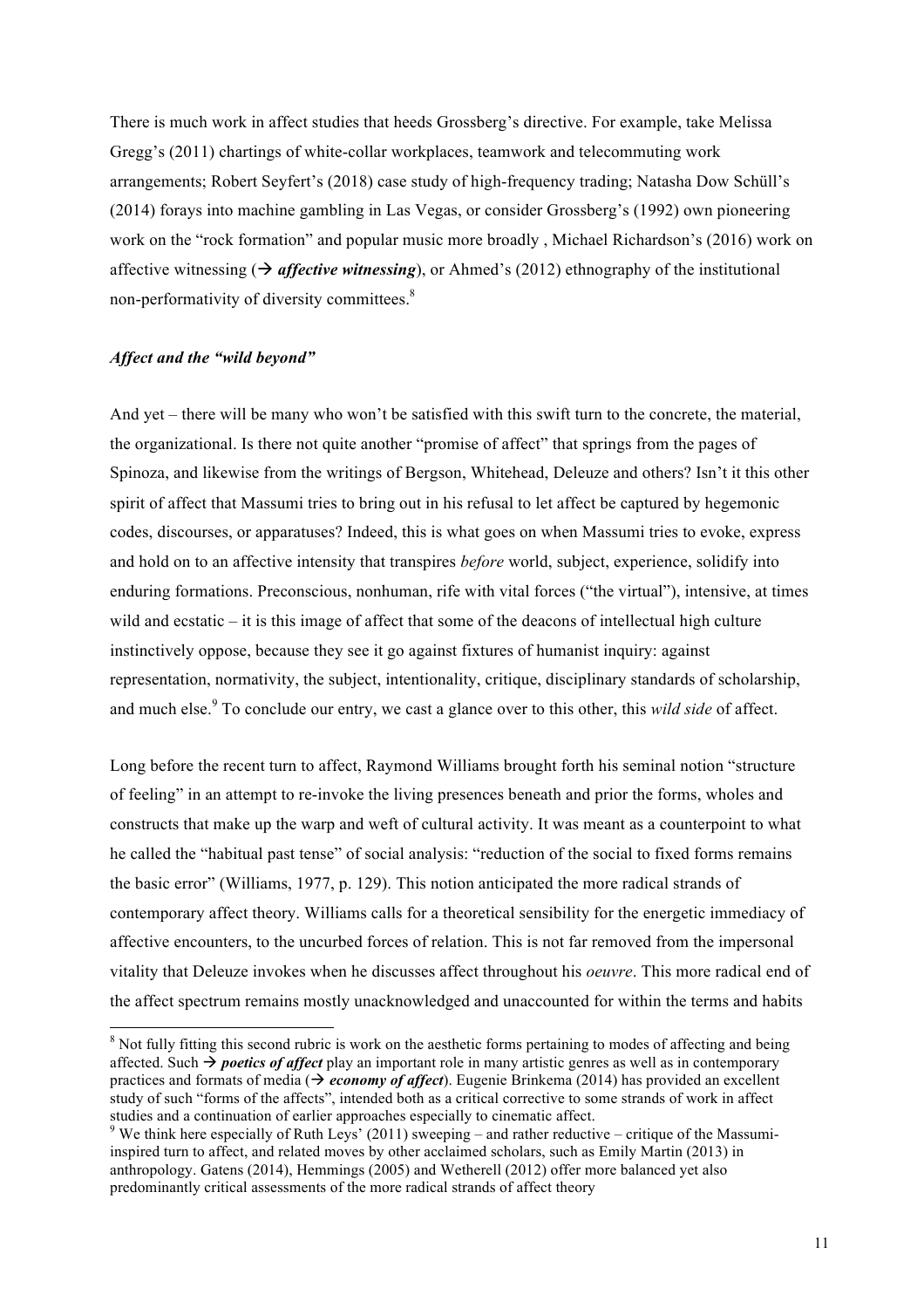of routine understanding, yet it energizes, it crucially *in-forms* day-to-day existence. To call what transpires in these fleeting moments *pre-subjective, pre-conscious, pre-discursive* or *non-human* does not signal a naïve break with established scholarly practice. When bouts of unanticipated intensity well-up within routine activity, they provide an occasion for change, potentially inspiring fresh articulations of what seemed self-evident before. Affect in this sense is a generative irruption, potentially kindling transitions from established understandings towards new thoughts and new discursive and practical moves. What is at issue is a dynamic reservoir of possibility, spheres of potential – what is formative but not yet formed.

Williams – in his day less concerned with the nonhuman than with the infrastructures of social experience as lived – used the somewhat pedestrian notion "practical consciousness", a term too narrow in scope for many of the purposes of current affect studies. Yet still, this concept points to the important idea of dynamic openness of affect and affect-imbued thought: "a kind of feeling and thinking which is indeed social and material, but each in an embryonic phase before it can become fully articulate and defined" (Williams, 1977, p. 131). Not incidentally, one of the first examples Williams mentions is language. He notes that no generation speaks in quite the same ways than the preceding generation – that there will be shifts in style, in tonality, changes to the complexion of existence as enfolded into phrases and idioms and habits of speaking. What Williams hints at is the fluid underground of social and cultural practices, formations, experiences – the virtual sphere that contains the seeds of change, and that is ever only partially and provisionally articulated and conceptualized. It is crucial not to lose sight of this other side of affect, its opening out to a plane of immanence that is at once the "wild beyond" to determinate formations, habits, states and comportments and their indispensable formative backdrop.<sup>10</sup>

It is this sense for the openness and non-containability of the virtual that lets one appreciate (not necessarily like) the more unconventional and experimental writing styles within affect studies, for instance by Kathleen Stewart, Ann Cvetkovitch or Erin Manning. And it renders noteworthy the capacious post-Spinozism of Greg Seigworth. Likewise, in this vein, the more metaphysical and more radically posthuman endeavors surrounding a "new materialism" seem sensible (if not always wellexecuted), for example work by Karen Barad, Jane Bennett, Rosi Braidotti among others (cf. Coole & Frost, 2010), as do non-anthropocentric or "heterological" perspectives on non-human agency, animacy and on affective configurations that exceed the scope of eurocentric humanism (e.g. Chen, 2012; Kwek & Seyfert, 2018).

<sup>&</sup>lt;sup>10</sup> "Wild beyond" is a phrase we borrow from Jack Halberstam's foreword to Stefano Harney's and Fred Moten's *The Undercommons* (2013). Halberstam does not use it as an affect-related notion but as a broader denomination that signals a break with the structured, organized, politically formatted realm of Euro-modernity. The more radical strands of affect studies share this orientation at least in spirit.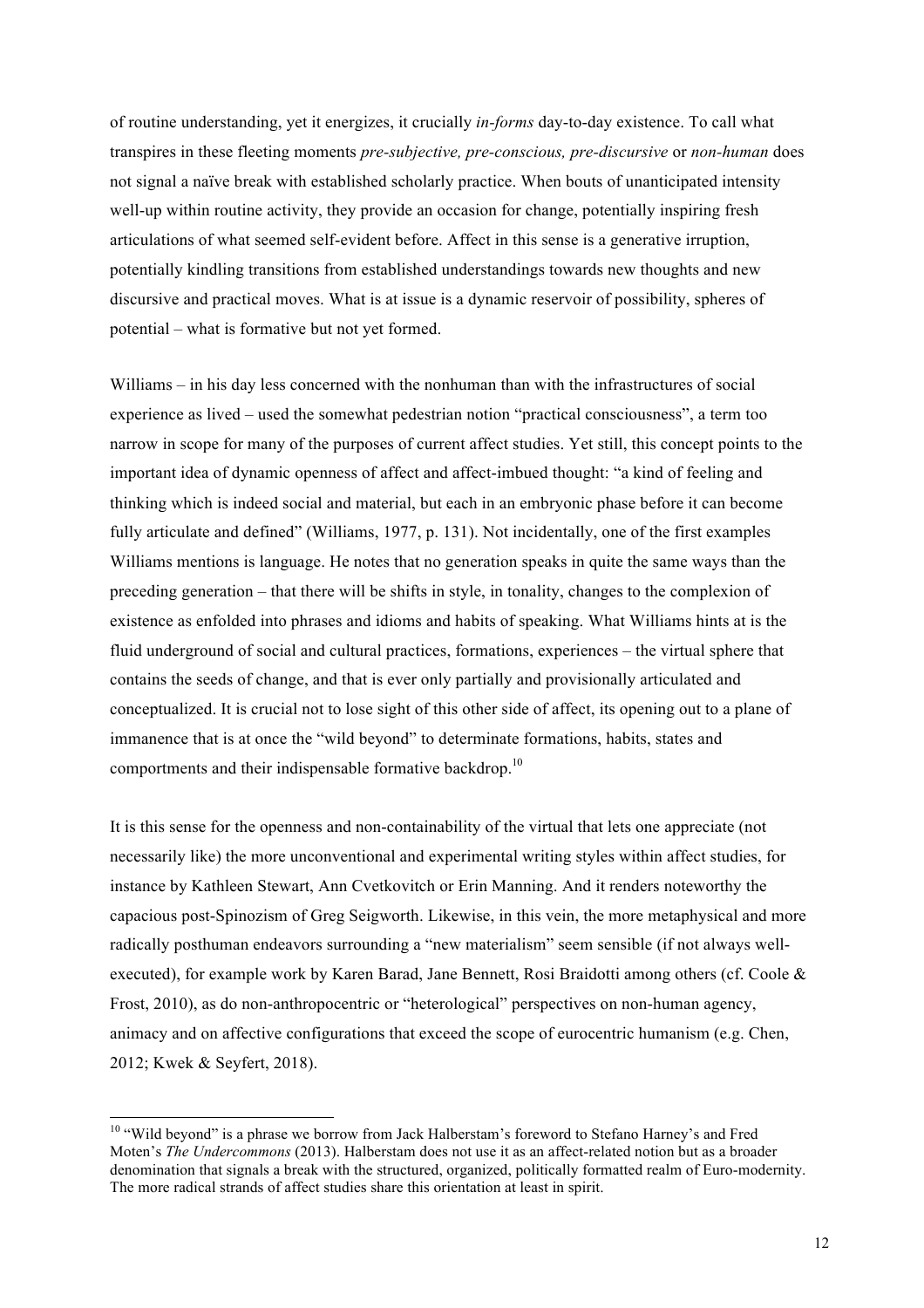This third and last segment of affect-oriented thought might also serve as a note of caution at the outset of a volume on the key concepts of *Affective Societies*. While it is our goal to approach the social and political prevalence of affect with conceptual rigor and terminological clarity, it is evident that no degree of conceptual elaboration will exhaust the phenomena under study. Affect tends to outrun even its most encompassing and nuanced conceptualizations. However – to end with another suggestion from Spinoza and Deleuze – well-made concepts themselves might become affective formations: concise compositions, conveyors of an intellectual intensity, capable of illuminating pockets of reality, even if, at times, more by conjuring a phenomenal poignancy that they cannot quite capture semantically. Thereby – if it goes well – focal concepts may set thought and action on new paths. We hope that some of this will transpire in the affective practice of reading the entries collected in this volume.

### **References**

- Ahmed, S. (2007). A phenomenology of whiteness. *Feminist Theory*, *8*(2), 149–168.
- Ahmed, S. (2012). *On being included*. Durham, NC: Duke University Press.
- Andermann, K. (2016). Transindividuelle Affizierung. Spinozas relationale Ontologie bewegter Körper. In U. Eberlein (Ed.). *Zwischenleiblichkeit und bewegtes Verstehen – Intercorporeity, Movement and Tacit Knowledge* (pp. 109-135). Bielefeld: Transcript.
- Anderson, B. (2014). *Encountering affect: Capacities, apparatuses, conditions*. Farnham: Ashgate.
- Balibar, E. (1997). *Spinoza: From individuality to transindividuality*. Rijnsburg: Eburon.
- Berg, U., & Ramos-Zayas, A.Y. (2015). Racializing affect: A theoretical proposition. *Current Anthropology*, *56*(5), 654–677.
- Berlant, L. (2011). *Cruel optimism.* Durham, NC: Duke University Press.
- Bourdieu, P. (1990). *The logic of practice* (R. Nice, Trans.). Cambridge: Polity.
- Brinkema, E. (2014). *The forms of the affects.* Durham, NC: Duke University Press.
- Chen, M. Y. (2012). *Animacies: Biopolitics, racial mattering, and queer affect*. Durham, NC: Duke University Press.
- Coole, D., & Frost, S. (2010). *New materialisms: Ontology, agency, and politics*. Durham, NC: Duke University Press.
- Deleuze, G. (1988a). *Spinoza: Practical philosophy.* (R. Hurley, Trans). San Francisco: City Lights Books. (Original work published in 1981)
- Deleuze, G. (1988b). *Foucault* (S. Hand, Trans.). Minneapolis: University of Minnesota Press. (Original work published in 1986)
- Deleuze, G. (1989). *Cinema 2: The time-image.* (H. Tomlinson, Trans). Minneapolis: University of Minnesota Press. (Original work published in 1985)
- Deleuze, G. (1990). *Expressionism in philosophy: Spinoza* (M. Joughin, Trans.). New York: Zone Books. (Original work published in 1968)
- Deleuze, G., & Guattari, F. (1987). *A thousand plateaus* (B. Massumi, Trans.). Minneapolis: University of Minnesota Press. (Original work published in 1980)
- Foucault, M. (1980) [1977]. The confession of the flesh. In C. Gordon (Ed.), *Power/Knowledge. Selected interviews and other writings 1972–1977* (pp. 194–228). New York: Pantheon Books.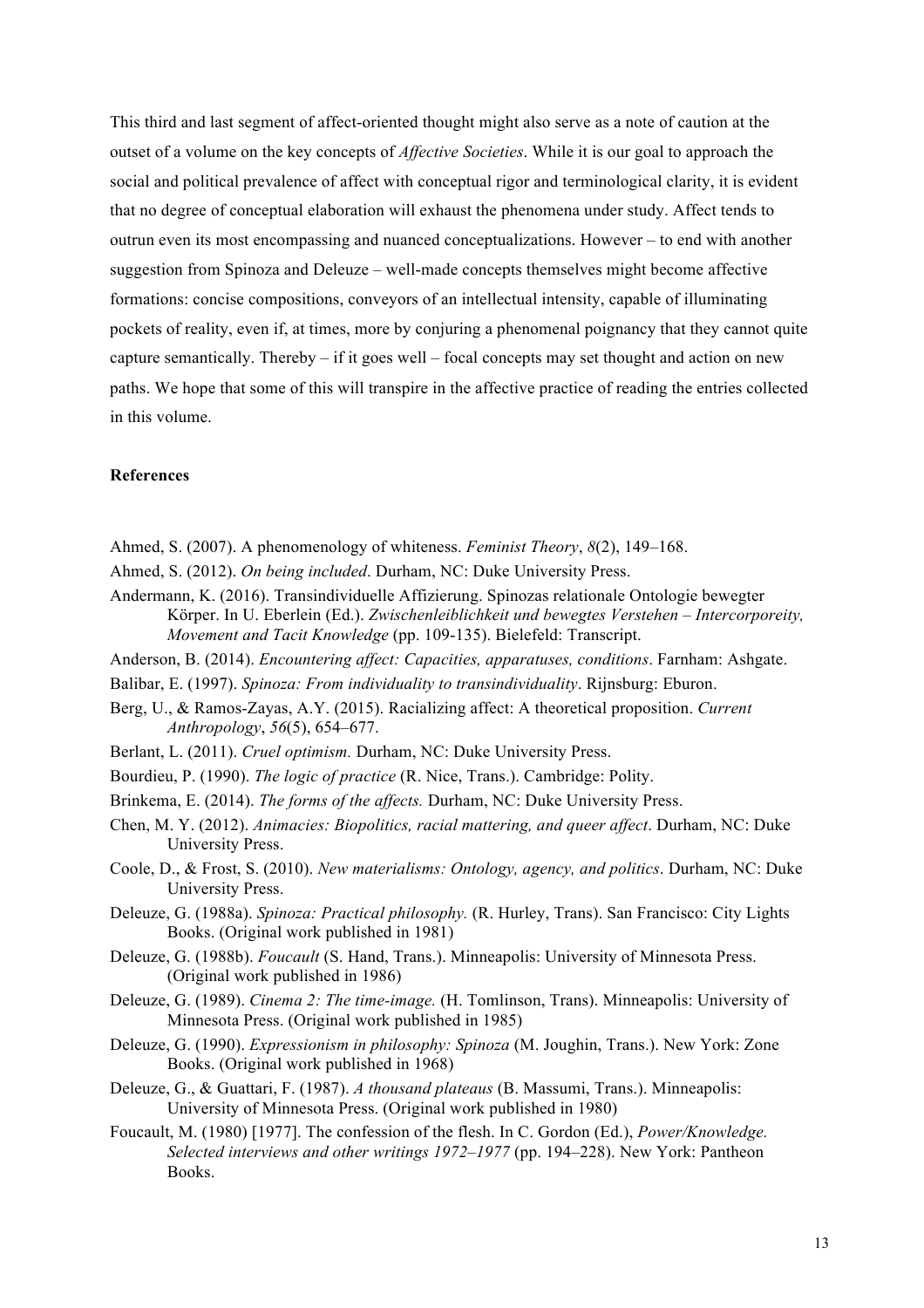- Gatens, M. (2014). Affective transitions and spinoza's art of joyful deliberation. In M.-L. Angerer, B. Bösel & M. Ott (Eds.), *Timing of affect: Epistemologies, Aesthetics, Politics* (pp. 17-33). Zürich/Berlin: diaphanes.
- Gatens, M., & Lloyd, G. (1999). *Collective imaginings: Spinoza, past and present*. London/New York: Routledge.
- Gregg, M. (2011). *Work's intimacy*. Cambridge: Polity.
- Gregg, M., & Seigworth, G. J. (Eds.) (2010). *The affect theory reader.* Durham, NC: Duke University Press.
- Grossberg, L. (1992). *We gotta get out of this place: Popular conservatism and postmodern culture*. New York: Routledge.
- Grossberg, L. (2010). Affect's future: Rediscovering the virtual in the actual. Interviewed by Gregory J. Seigworth and Melissa Gregg. In: Gregg, M., & Seigworth, G. J. (Eds.). *The Affect Theory Reader* (pp. 309-338). Durham, NC: Duke University Press.
- Hardt, M., & Negri, A. (2000). *Empire.* Cambridge, MA: Harvard University Press.
- Harney, S. & Moten, F. (2013). *The Undercommons: Fugitive planning and black study*. New York: Minor Compositions.
- Hemmings, C. (2005). Invoking affect: Cultural theory and the ontological turn. *Cultural Studies*, *19*(5), 548-567.
- Kwek, D. H. B. (2015). Power and the multitude: A spinozist view. *Political Theory, 43*(2), 155-184.
- Kwek, D. H. B., & Seyfert, R. (2018). Affect matters: Strolling through heterological ecologies. *Public Culture*, *30*(1), 35-59.
- Leys, R. (2011). The turn to affect: A critique. *Critical Inquiry, 37*(3), 434-472.
- Martin, E. (2013). The potentiality of ethnography and the limits of affect theory. *Current Anthropology*, *54*(S7), 149-58.
- Massumi, B. (1995). The autonomy of affect. *Cultural Critique*, *31*(2), 83-109.
- Massumi, B. (2002). *Parables for the virtual: Movement, affect, sensation*. Durham, NC: Duke University Press.
- Mühlhoff, R (2018). *Immersive Macht: Affekttheorie nach Foucault und Spinoza*. Frankfurt/M.: Campus.
- Mühlhoff, R., & Slaby, J. (2018). Immersion at work: Affect and power in post-fordist work cultures. In B. Röttger-Rössler & J. Slaby, J. (Eds.), *Affect in relation – families, places, technologies* (pp. 155-174)*.* New York: Routledge.
- Negri, A. (1991). *The savage anomaly: The power of Spinoza's metaphysics and politics.* Minneapolis: University of Minnesota Press.
- Ngai, S. (2005). *Ugly feelings*. Cambridge, MA: Harvard University Press.
- Palmer, T. (2017). 'What feels more than feeling?' Theorizing the unthinkability of black affect. *Critical Ethnic Studies*, *3*(2), 31-56.
- Richardson, M. (2016). *Gestures of testimony: Torture, trauma and affect in literature*. New York: Bloomsbury Academic.
- Saar, M. (2013). *Die Immanenz der Macht. Politische Theorie nach Spinoza.* Berlin: Suhrkamp.
- Schaefer, D. O. (2015). *Religious affects: Animality, evolution, and power*. Durham, NC: Duke University Press.
- Schüll, N. D. (2014). *Addiction by design: Machine gambling in Las Vegas.* Princeton, NJ: Princeton University Press.
- Schuller, K. (2018). *The biopolitics of feeling: Race, sex, and science in the nineteenth century.* Durham, NC: Duke University Press.
- Sedgwick, E. K., & Frank, A. (1995). Shame in the cybernetic fold: Rereading Silvan Tomkins. *Critical Inquiry, 21*(2), 496-522.